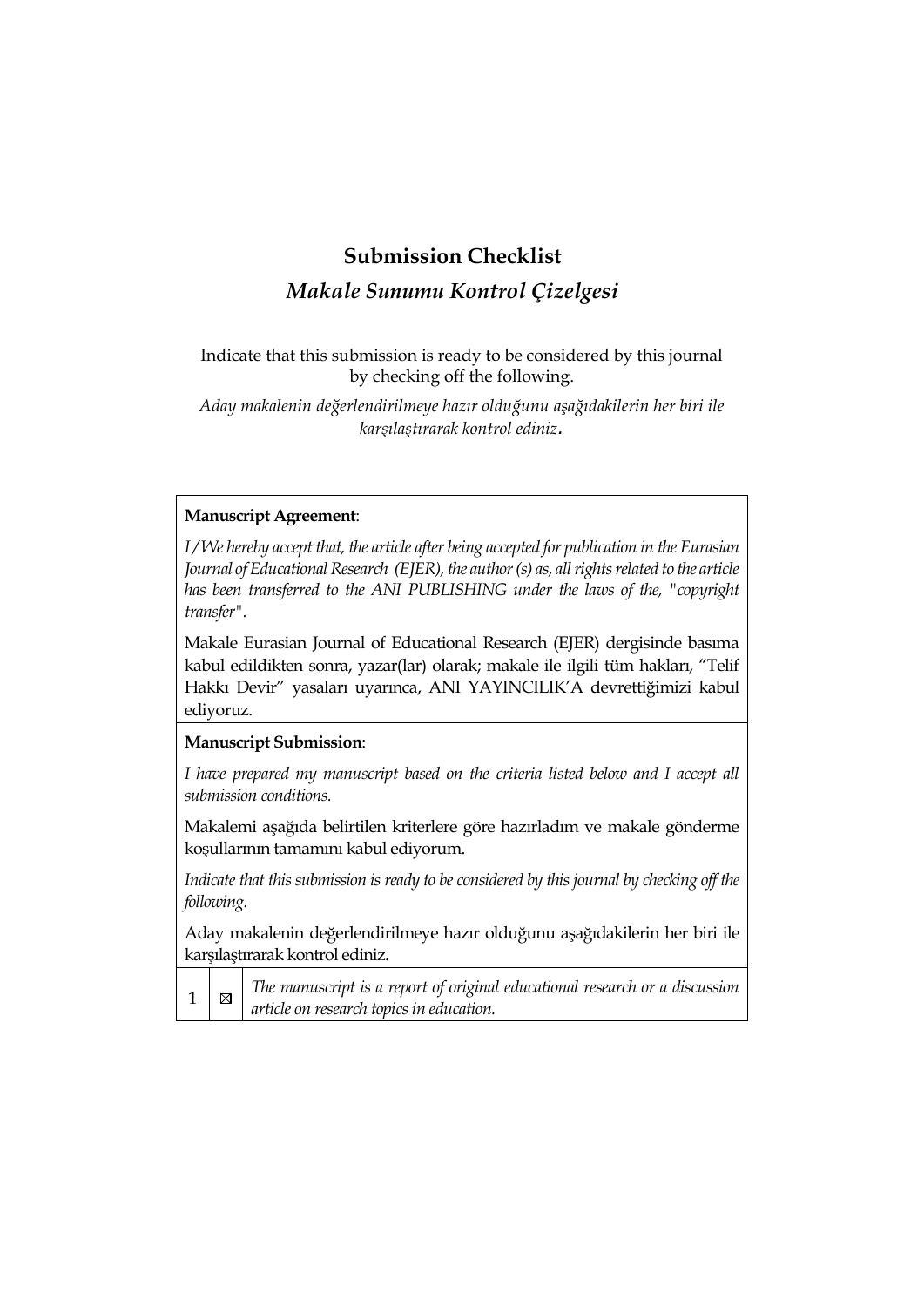#### **186** *Submission Checklist*

|                |             | Aday makale, eğitim alanıyla doğrudan ilgili bir araştırma ya da<br>tartışma yazısıdır.                                                                                                                                                                                                       |  |
|----------------|-------------|-----------------------------------------------------------------------------------------------------------------------------------------------------------------------------------------------------------------------------------------------------------------------------------------------|--|
|                | ⊠           | The submission has not been previously published, nor sent to another<br>journal for consideration.                                                                                                                                                                                           |  |
| $\overline{2}$ |             | Sunulan çalışma daha önce herhangi bir yerde yayınlanmamıştır,<br>başka bir derginin incelemesinde değildir.                                                                                                                                                                                  |  |
|                | ⊠           | Within a year, I have not submitted a manuscript to EJER as an author or<br>co-author for review other than this manuscript.                                                                                                                                                                  |  |
| 3              |             | Son bir yıl içerisinde, yazarı olduğum ya da yazarları arasında<br>bulunduğum başka bir çalışma değerlendirilmek üzere EJER'e<br>sunulmamıştır.                                                                                                                                               |  |
| $\overline{4}$ | ⊠           | There is no publication fee for the manuscripts published in EJER. As the publication<br>language of the journal is in English, the authors of the manuscripts that have accepted<br>to publish must have proofreading after all editorial, and peer review processes have<br>been completed. |  |
|                |             | EJER'de yayınlanan makaleler için herhangi bir ücret alınmaz. Makale<br>yazarları, derginin yayın dili İngilizce olduğu için makalesini tüm editoryal ve<br>hakem değerlendirme süreçlerinden geçtikten sonra proofreading (son okuma)<br>yaptırmak zorundadır.                               |  |
|                |             | The entire manuscript is written in English.                                                                                                                                                                                                                                                  |  |
| 5              | ⊠           | Aday makalenin bütününün yazım dili İngilizce'dir.                                                                                                                                                                                                                                            |  |
|                | $\boxtimes$ | The original manuscript is typed on A4 paper. The margins are 2.5 cm.                                                                                                                                                                                                                         |  |
| 6              |             | Aday makale kenar boşlukları 2.5 cm olan A4 kağıda yazılmıştır.                                                                                                                                                                                                                               |  |
| 7              | ⊠           | Each paragraph is longer than two sentences.                                                                                                                                                                                                                                                  |  |
|                |             | Her bir paragraf en az üç cümle içermektedir.                                                                                                                                                                                                                                                 |  |
|                | ⊠           | The entire manuscript - including quotations, references, author note,<br>content footnotes, figure captions, and all parts of tables - is double-spaced.                                                                                                                                     |  |
| 8              |             | Aday makalenin tamamı, alıntılar, kaynakça, şekil ve tablo başlıkları<br>da dâhil olmak üzere çift aralıklı yazılmıştır.                                                                                                                                                                      |  |
| 9              | ⊠           | The submission file is in Microsoft Word document file format. 12-point<br>Times New Roman font is used in entire manuscript.                                                                                                                                                                 |  |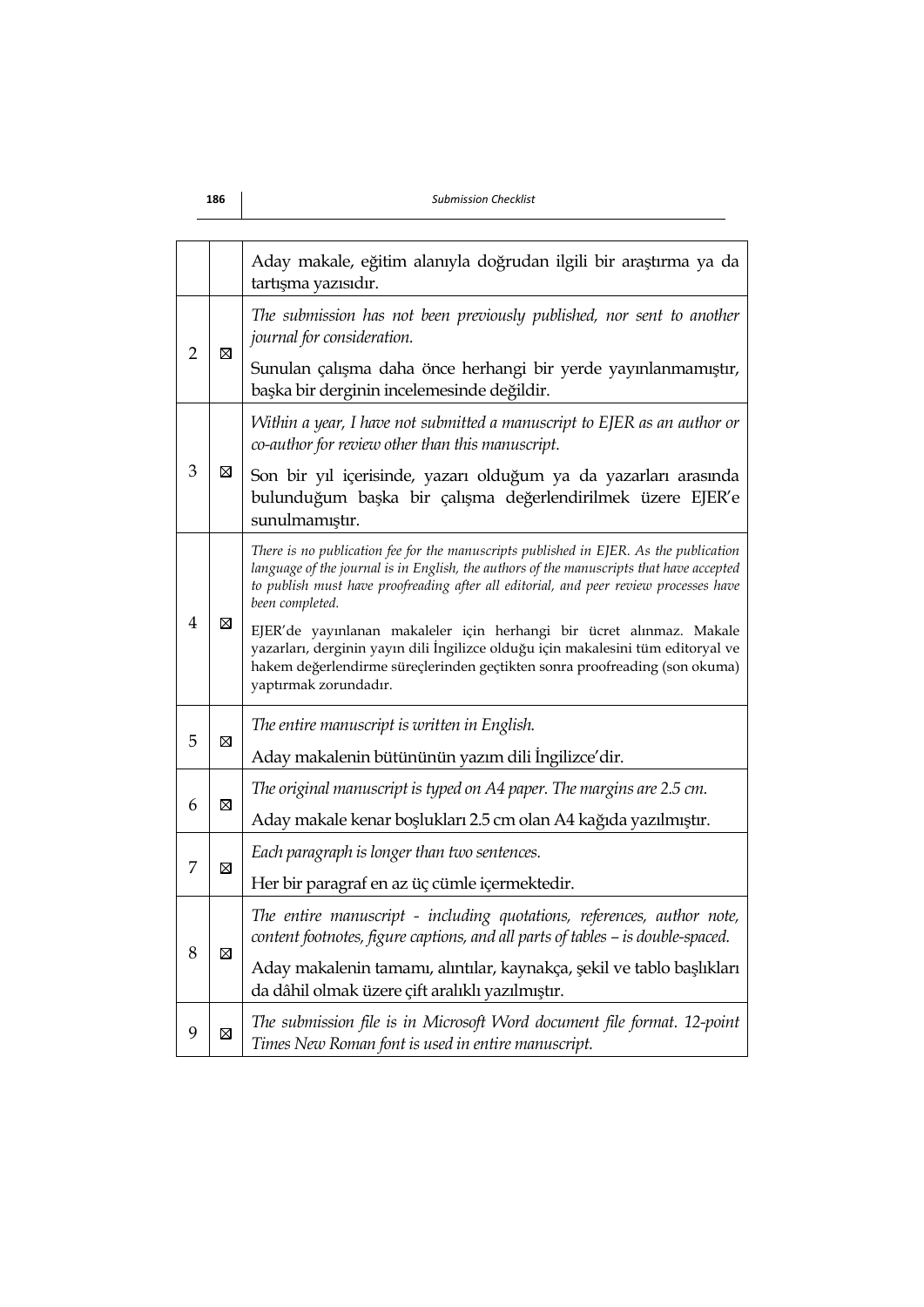|    |                                                                                                                                                                                                                                                                                                                                                                                                                                                                                                                                                                                                                                                                                                                                                                                                                                                                                                                                                                     | Aday makale, tamamında 12 punto Times New Roman yazı tipi<br>kullanılarak hazırlanmış bir Microsoft Word dokümanıdır.                                                                                                                                                                                                                                                                                                                                                 |  |  |
|----|---------------------------------------------------------------------------------------------------------------------------------------------------------------------------------------------------------------------------------------------------------------------------------------------------------------------------------------------------------------------------------------------------------------------------------------------------------------------------------------------------------------------------------------------------------------------------------------------------------------------------------------------------------------------------------------------------------------------------------------------------------------------------------------------------------------------------------------------------------------------------------------------------------------------------------------------------------------------|-----------------------------------------------------------------------------------------------------------------------------------------------------------------------------------------------------------------------------------------------------------------------------------------------------------------------------------------------------------------------------------------------------------------------------------------------------------------------|--|--|
|    | $\boxtimes$                                                                                                                                                                                                                                                                                                                                                                                                                                                                                                                                                                                                                                                                                                                                                                                                                                                                                                                                                         | The text has had the authors' names removed. If an author is cited, "Author"<br>and year are used in the bibliography and footnotes, instead of author's name,<br>paper title, etc. The author's name has also been removed from the attached<br>document.                                                                                                                                                                                                            |  |  |
| 10 |                                                                                                                                                                                                                                                                                                                                                                                                                                                                                                                                                                                                                                                                                                                                                                                                                                                                                                                                                                     | Aday makale, yazar adları çıkarılarak sunulmuştur. Eğer yazar<br>kendisine atıfta bulunduysa yazarın adına ve çalışma başlığına yer<br>"Author"<br>verilmeyecek,<br>sadece<br>yazılarak<br>çalışmanın<br>yılı<br>belirtilecektir. Eklenen dosyada yazar adı belirtilmeyecektir.                                                                                                                                                                                       |  |  |
| 11 | ⊠                                                                                                                                                                                                                                                                                                                                                                                                                                                                                                                                                                                                                                                                                                                                                                                                                                                                                                                                                                   | The title is 10 to 12 words.                                                                                                                                                                                                                                                                                                                                                                                                                                          |  |  |
|    |                                                                                                                                                                                                                                                                                                                                                                                                                                                                                                                                                                                                                                                                                                                                                                                                                                                                                                                                                                     | Aday makalenin başlığı 10-12 sözcük uzunluğundadır.                                                                                                                                                                                                                                                                                                                                                                                                                   |  |  |
| 12 | ⊠                                                                                                                                                                                                                                                                                                                                                                                                                                                                                                                                                                                                                                                                                                                                                                                                                                                                                                                                                                   | The maximum length of the manuscript-including structured abstract in<br>English, tables, and references is 6000 words. This limitation does not include<br>Turkish extended abstract (750-1000 words) which is placed after the<br>references section.<br>Aday makale, İngilizce abstract, tablolar ve kaynakça vb. tüm ögeler<br>dâhil olmak üzere en fazla 6000 sözcüktür. Kaynakça'nın ardından<br>yer verilen uzun Türkçe özet (750-1000 sözcük) bu sayıya dâhil |  |  |
|    |                                                                                                                                                                                                                                                                                                                                                                                                                                                                                                                                                                                                                                                                                                                                                                                                                                                                                                                                                                     | değildir.                                                                                                                                                                                                                                                                                                                                                                                                                                                             |  |  |
| 13 | The article is preceded by English Structured Abstract of not more than<br>250 words and not less than 200 using five required headings: Purpose:<br>State the problem in field. Then explain the purpose of the study. Method:<br>Specify the research design, sample, and research instrument and data<br>analysis in brief. Findings: Highlight the significant, interesting or<br>surprising results. Implications for Research and Practice. (These<br>headings may need some adaptation in the case of discussion papers:<br>$\boxtimes$<br>Background, Purpose of Study, Sources of Evidence, Main Argument, and<br>Conclusions). More information available from<br>http://www.tandf.co.uk/journals/authors/rereabstracts.asp<br>Yapılandırılmış İngilizce öz 200-250 sözcük uzunluğunda olup, aday<br>makalenin başında yer almakta ve Purpose (İlk önce alanda karşılaşılan<br>sorunu belirtelim. Daha sonra araştırmanın amacını bir cümle ile veriniz), |                                                                                                                                                                                                                                                                                                                                                                                                                                                                       |  |  |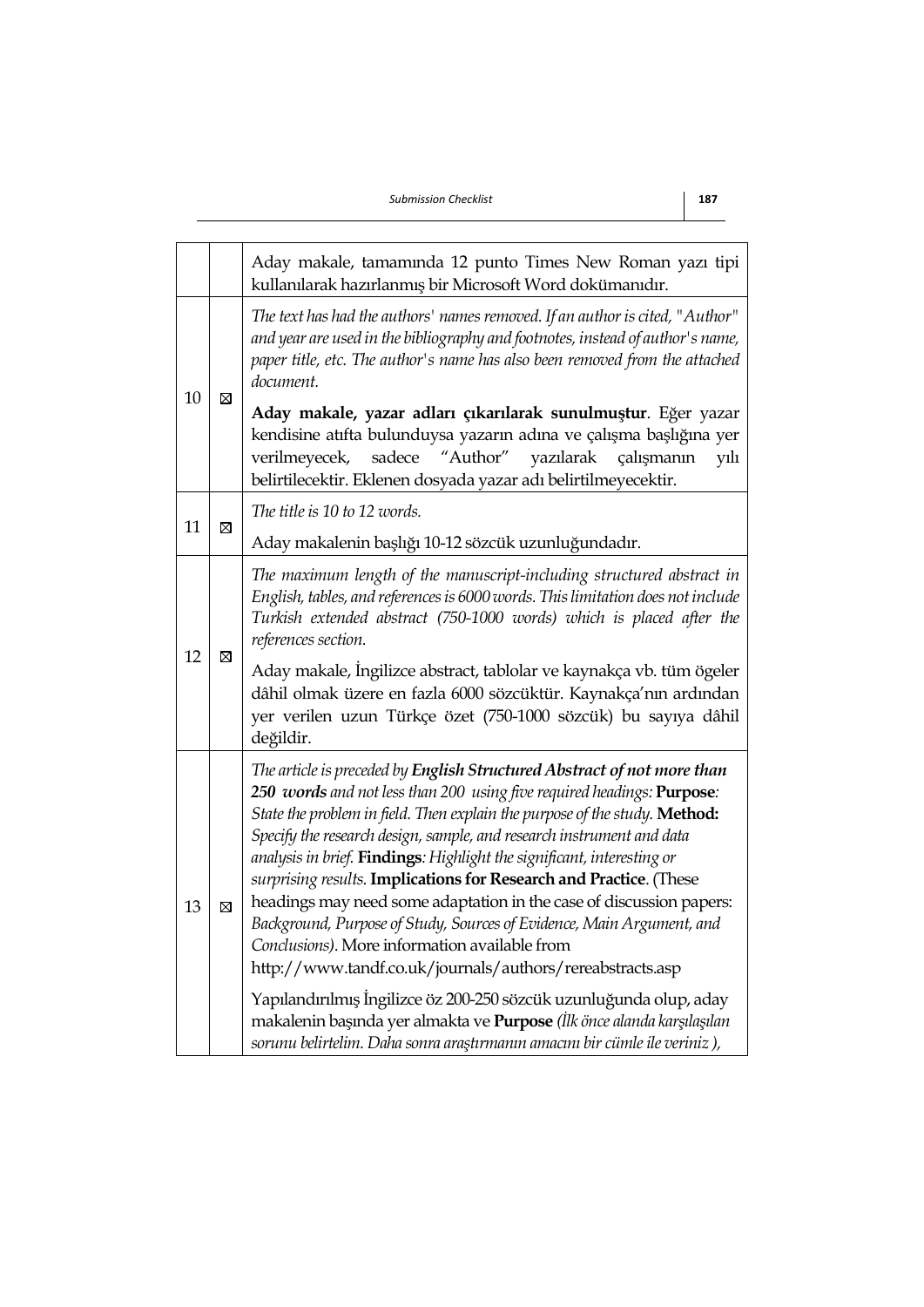|    |             | Method (Araştırma deseni, örneklem, very taoplama aracı ve verilerin<br>analizinini kısaca açıklayınız), Findings (En önemli ve çarpıcı araştırma<br>bulgularını verelim) Implications for Research and Practice, (Uygulama<br>ve ileriye dönük araştırmalar için olası çıkarımlarınız) başlıklarını<br>içermektedir. Bu başlıklar tartışma yazıları için: Çalışmanın Temeli,<br>Çalışmanın Amacı, Kanıt Kaynakları, Ana Tartışma ve Sonuçlar şeklinde<br>olabilir. Daha fazla bilgi için;<br>http://www.tandf.co.uk/journals/authors/rereabstracts.asp<br>adresine başvurunuz. |  |
|----|-------------|---------------------------------------------------------------------------------------------------------------------------------------------------------------------------------------------------------------------------------------------------------------------------------------------------------------------------------------------------------------------------------------------------------------------------------------------------------------------------------------------------------------------------------------------------------------------------------|--|
| 14 | $\boxtimes$ | Following the structured abstract in English four to six keywords are<br>included. They should represent the content of your manuscript and be<br>specific to your field or sub-field. Avoid using keywords form the title of the<br>paper.<br>Yapılandırılmış İngilizce özden sonra 4-6 anahtar sözcüğe yer<br>verilmiştir. Anahtar kelimeler çalışmanızı temsil etmeli ve kendi                                                                                                                                                                                               |  |
|    |             | alanınıza ya da alt alanlara özgü olmalıdır. Makale adındaki<br>kavramları anahtar kelime olarak seçmekten kaçınınız.                                                                                                                                                                                                                                                                                                                                                                                                                                                           |  |
| 15 | ⊠           | An extended (750-1000 words) Turkish structured abstract is placed<br>following the "References" section using five required headings: Problem<br>Statement, Purpose of Study, Methods, Findings and Results, and<br>Conclusions and Recommendations. (These headings may need some<br>adaptation in the case of discussion papers: Background, Purpose of<br>Study, Sources of Evidence, Main Argument, and Conclusions). More<br>information available from<br>http://www.tandf.co.uk/journals/authors/rereabstracts.asp                                                      |  |
|    |             | 750-1000<br>sözcükten<br>Kaynakça'dan<br>oluşan<br>Türkçe<br>sonra<br>yapılandırılmış öze yer verilmiştir. Türkçe yapılandırılmış öz Problem<br>Durumu, Araştırmanın Amacı, Araştırmanın Yöntemi, Araştırmanın<br>Bulguları, Araştırmanın Sonuçları ve Önerileri başlıklarını içermektedir.<br>Bu başlıklar tartışma yazıları için: Çalışmanın Temeli, Çalışmanın Amacı,<br>Kanıt Kaynakları, Ana Tartışma ve Sonuçlar şeklinde olabilir. Daha fazla<br>bilgi<br>http://www.tandf.co.uk/journals/authors<br>için;<br>/rereabstracts.asp                                         |  |
| 16 | $\boxtimes$ | Following the Turkish structured abstract, four to six keywords are included.                                                                                                                                                                                                                                                                                                                                                                                                                                                                                                   |  |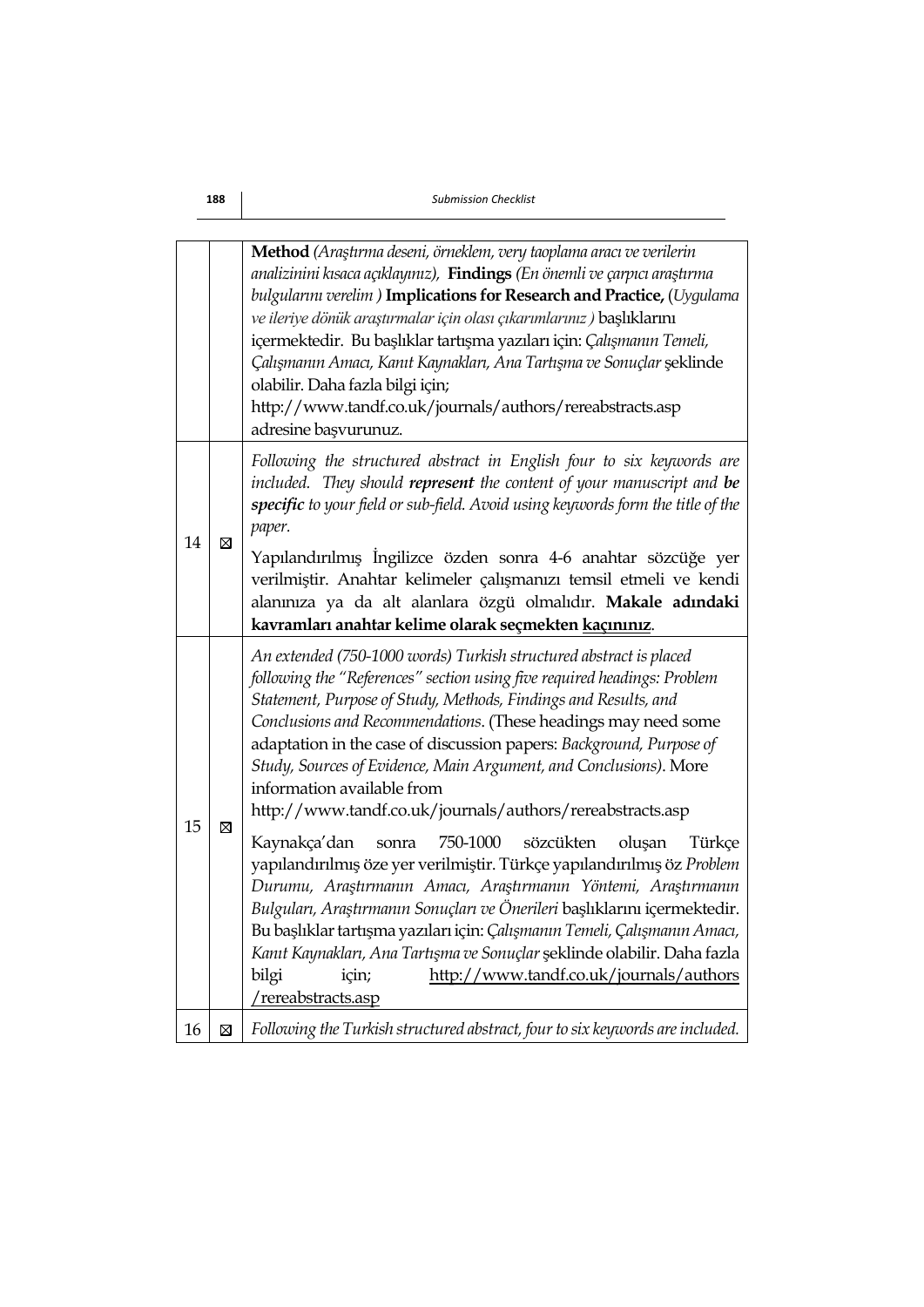*Submission Checklist* **189**

|    |   | Uzun Türkçe özetten sonra 4-6 anahtar sözcüğe yer verilmelidir.                                                                                                                                                                                                                                                                                                                                                                                                                       |  |
|----|---|---------------------------------------------------------------------------------------------------------------------------------------------------------------------------------------------------------------------------------------------------------------------------------------------------------------------------------------------------------------------------------------------------------------------------------------------------------------------------------------|--|
|    | ⊠ | References are not cited in the structured abstracts in English and in Turkish.                                                                                                                                                                                                                                                                                                                                                                                                       |  |
| 17 |   | Ingilizce abstract ve Türkçe öz içerisinde atıfta bulunulmamıştır.                                                                                                                                                                                                                                                                                                                                                                                                                    |  |
| 18 | ⊠ | The format of headings, tables, figures, citations, references, and other details<br>follow the APA 6 style as described in the Publication Manual of the<br>American Psychological Association, 6th edition,<br>available from<br>http://www.apa.org                                                                                                                                                                                                                                 |  |
|    |   | Aday makalenin başlıkları, tabloları, şekilleri, atıfları, kaynakçası ve<br>diğer özellikleri tamamen APA altıncı baskıda belirtildiği şekildedir.                                                                                                                                                                                                                                                                                                                                    |  |
|    | ⊠ | All illustrations, figures, and tables are placed within the text at the appropriate<br>points, rather than at the end.                                                                                                                                                                                                                                                                                                                                                               |  |
| 19 |   | Aday makalenin şekilleri ve tabloları metin içerisinde bulunmaları<br>yerlere<br>yerleştirilmiştir.<br>gereken<br>uygun<br>Makale<br>sonunda<br>sunulmamıştır.                                                                                                                                                                                                                                                                                                                        |  |
| 20 | ⊠ | Citations in the text of the document include the author's surname, the<br>year of publication, and, when there is a specific quote from a source<br>used, a page number where the quote is located in the text.                                                                                                                                                                                                                                                                      |  |
|    |   | <b>Example:</b> Nothing seemed so certain as the results of the early studies<br>(Tatt, 2001, p. 445). It was precisely this level of apparent certainty,<br>however, which led to a number of subsequent challenges to the<br>techniques used to process the data (Jones & Wayne, 2002, p. 879).<br>There were a number of fairly obvious flaws in the data: consistencies<br>and regularities that seemed most irregular, upon close scrutiny<br>(Aarns, 2003; West, 2003, p. 457). |  |
|    |   | With studies by two authors, always include both author names:<br>(Anderson & Bjorn, 2003)                                                                                                                                                                                                                                                                                                                                                                                            |  |
|    |   | As Anderson and Bjorn (2003) illustrated in their recent study                                                                                                                                                                                                                                                                                                                                                                                                                        |  |
|    |   | As recently as 2003, a prominent study (Anderson & Bjorn) illustrated                                                                                                                                                                                                                                                                                                                                                                                                                 |  |
|    |   | When a study has 3, 4, or 5 authors, include the names of all the<br>authors the first time the work is cited: (Anderson, Myers, Wilkes, $\&$<br>Matthews, 2003)                                                                                                                                                                                                                                                                                                                      |  |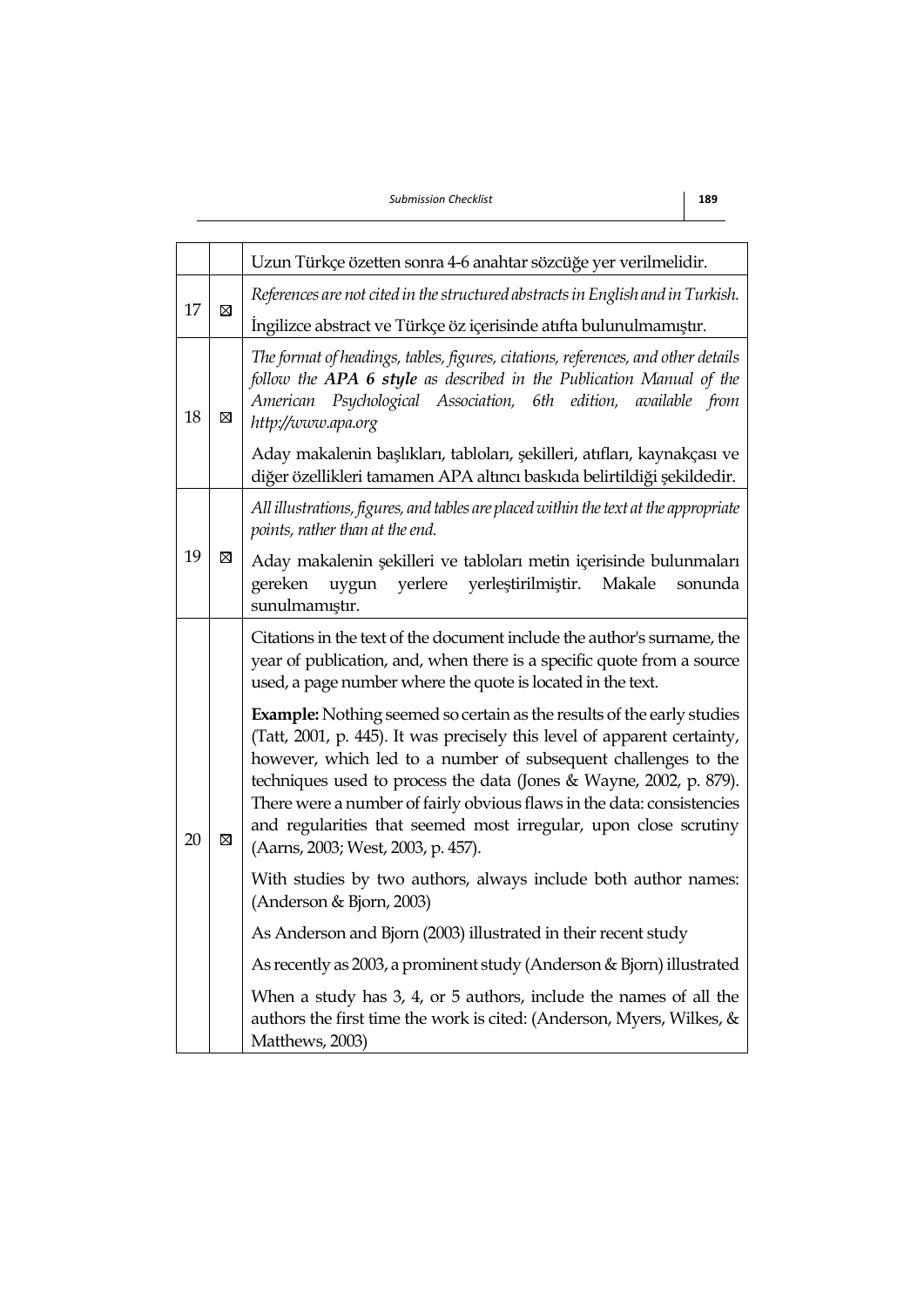|                                                                                                                                                                                           |   | For all subsequent citations of this work, use "et al.": (Anderson et al.,<br>2003)                                                                                          |  |
|-------------------------------------------------------------------------------------------------------------------------------------------------------------------------------------------|---|------------------------------------------------------------------------------------------------------------------------------------------------------------------------------|--|
|                                                                                                                                                                                           |   | When a work has 6 or more authors, use et al.: (Bell et al., 2003)                                                                                                           |  |
| For unsigned works, include the title, enclosed in parentheses. Put<br>quotation marks for short work titles, and italicize the titles of reports,<br>books, and other significant works: |   |                                                                                                                                                                              |  |
|                                                                                                                                                                                           |   | ("Recent Developments," 2004) (Dictionary of Tetrathalocigistic<br>Diseases, 2004)                                                                                           |  |
|                                                                                                                                                                                           |   | Metin içindeki atıfları üstte verilen örneklere uygundur.                                                                                                                    |  |
|                                                                                                                                                                                           | ⊠ | Three levels of headings are used: Level 1, Level 3 and Level 4. The<br>headings are formatted as follows: Centered Uppercase and<br>Lowercase Heading (Level 1)             |  |
|                                                                                                                                                                                           |   | Flush Left, Italicized, Uppercase and Lowercase Side Heading (Level 3)                                                                                                       |  |
|                                                                                                                                                                                           |   | Indented, italicized, lowercase paragraph heading ending with a period. Start<br>writing after the period (Level 4).                                                         |  |
| 21                                                                                                                                                                                        |   | Aday makale içerisinde üç farklı düzey başlık kullanılmıştır. Düzey<br>1, Düzey 2, Düzey 3. Başlıklar bu düzeylere uygun olarak aşağıdaki<br>şekilde biçimlendirilmiştir:    |  |
|                                                                                                                                                                                           |   | Ortalı ve Her Sözcüğün İlk Harfi Büyük Yazılmış Başlık (Düzey 1)                                                                                                             |  |
|                                                                                                                                                                                           |   | Tam Sola Dayalı, İtalik ve Her Sözcüğün İlk Harfi Büyük Yazılmış Başlık<br>(Düzey 3)                                                                                         |  |
|                                                                                                                                                                                           |   | İçeriden, italik, tamamı küçük harflerle yazılmış ve nokta ile bitten başlık.                                                                                                |  |
|                                                                                                                                                                                           |   | Noktadan sonra normal metin yazımına devam edilmeli (Düzey 4).                                                                                                               |  |
|                                                                                                                                                                                           | ⊠ | References are listed in alphabetical order. Each listed reference is<br>cited in text, and each text citation is listed in the References. Basic<br>formats are as follows: |  |
| 22                                                                                                                                                                                        |   | Haag, L., & Stern, E. (2003). In search of the benefits of learning Latin.<br>Journal of Educational Psychology, 95, 174-178.                                                |  |
|                                                                                                                                                                                           |   | Bollen, K. A. (1989). Structural equations with latent variables. New York:<br>Wiley.                                                                                        |  |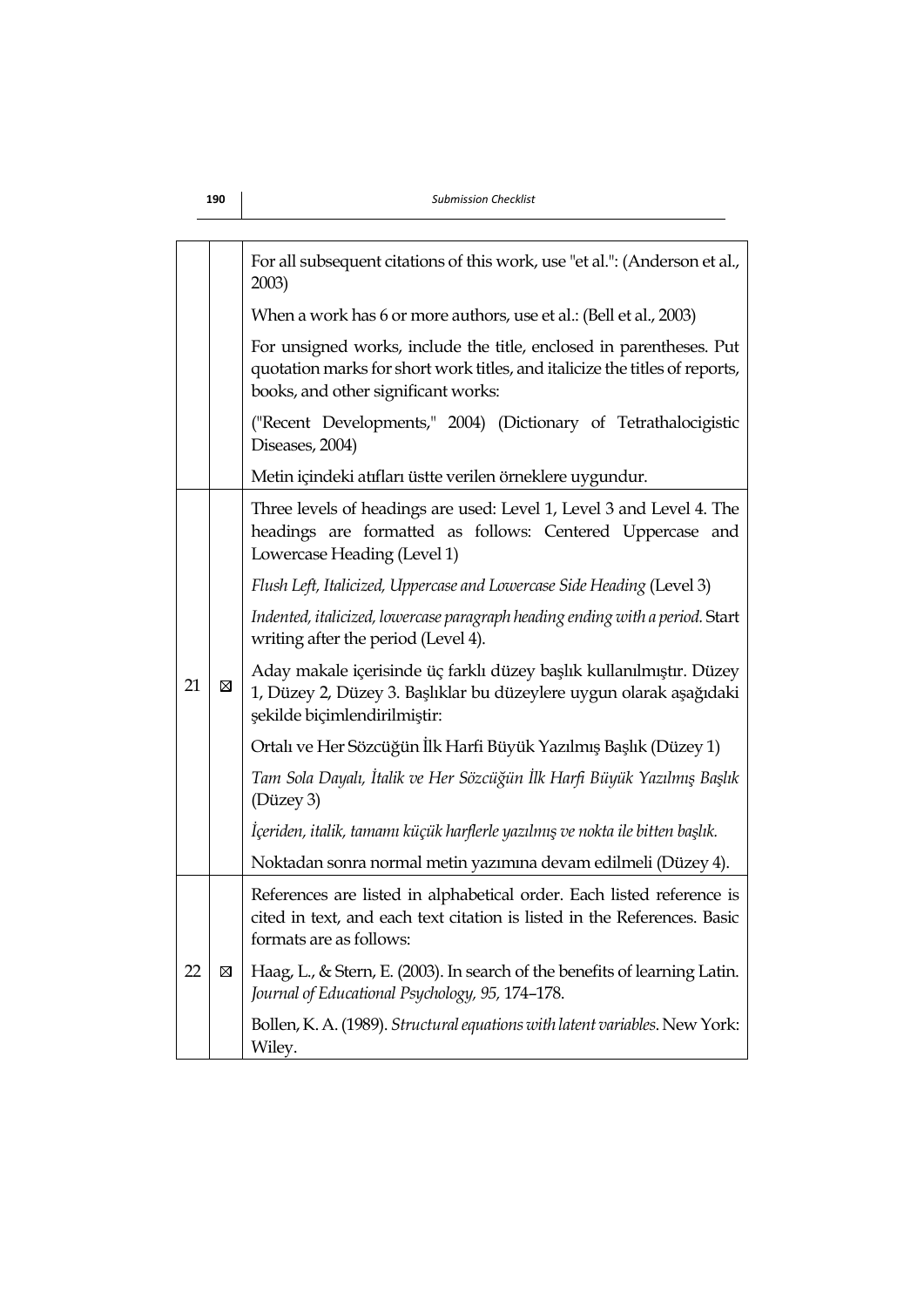| research (pp. 173-202). New York: Praeger. |   | Johnson, D. W., & Johnson, R. T. (1990). Cooperative learning and<br>achievement. In S. Sharan (Ed.), Cooperative learning: Theory and                                                                                                                   |
|--------------------------------------------|---|----------------------------------------------------------------------------------------------------------------------------------------------------------------------------------------------------------------------------------------------------------|
|                                            |   | <b>Turkish References Only:</b>                                                                                                                                                                                                                          |
|                                            |   | Çınkır, Ş., & Çetin, S. K. (2010). Öğretmenlerin okullarda mesleki<br>çalışma ilişkileri hakkındaki görüşleri [Teachers' opinions about<br>the professional working relationships in schools ]. Kuram ve<br>Uygulamada Eğitim Yönetimi, 1 6(3), 353-371. |
|                                            |   | Article in an Internet-only journal/Periodical, database                                                                                                                                                                                                 |
|                                            |   | Fredrickson, B. L. (2000, March 7). Cultivating positive emotions to<br>optimize health and well being. Prevention & Treatment, 3, Article<br>0001a. Retrieved November 20, 2000, from                                                                   |
|                                            |   | http://journals.apa.org/prevention/volume3/pre0030001a.html                                                                                                                                                                                              |
|                                            |   | More information is available from:                                                                                                                                                                                                                      |
|                                            |   | http://citationonline.net/CitationHelp/csg04-manuscripts-<br>apa.htm#references                                                                                                                                                                          |
|                                            |   | Kaynakça'nın yazımı üstte verilen örneklere uygundur.                                                                                                                                                                                                    |
|                                            |   | Order of the main parts in the manuscript is as follows: Main title in<br>English (max. 12 words)                                                                                                                                                        |
|                                            |   | Structured abstract (min. 200- max.250 words length)                                                                                                                                                                                                     |
|                                            |   | Keywords (in English, min. four-max. six)                                                                                                                                                                                                                |
|                                            |   | Main text                                                                                                                                                                                                                                                |
| 23                                         |   | References                                                                                                                                                                                                                                               |
|                                            | ⊠ | Main Title in Turkish (max. 12 words                                                                                                                                                                                                                     |
|                                            |   | Extended structured abstract (min.750-max.1000 words length in Turkish)                                                                                                                                                                                  |
|                                            |   | Keywords (in Turkish, min. four-max. six)                                                                                                                                                                                                                |
|                                            |   | Aday makaleyi oluşturan ana öğeler aşağıdaki düzendedir:                                                                                                                                                                                                 |
|                                            |   | İngilizce Ana Başlık (En fazla 12 sözcük)                                                                                                                                                                                                                |
|                                            |   | Yapılandırılmış İngilizce Abstract (En az 200, en fazla 250 sözcük)                                                                                                                                                                                      |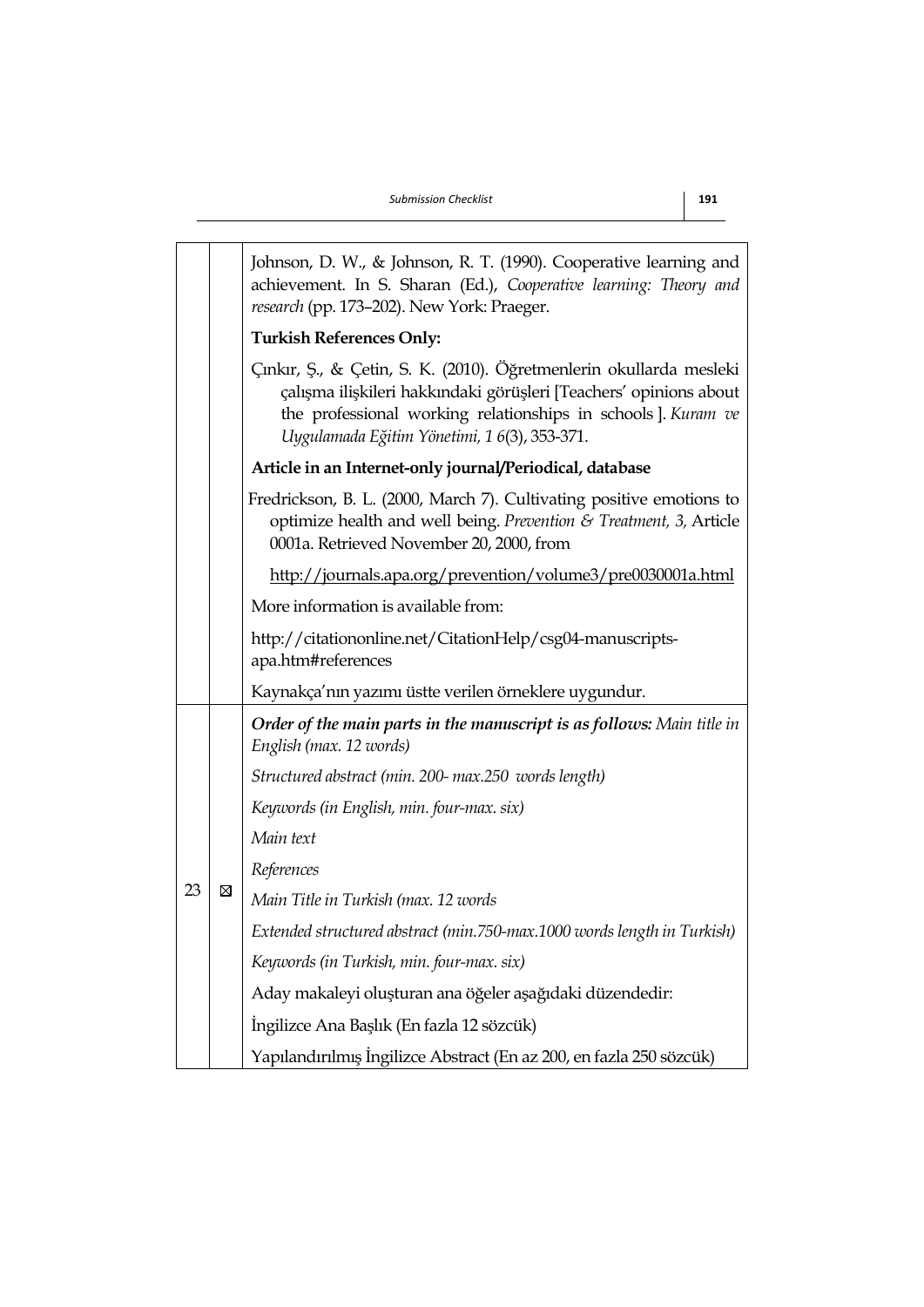|    |   | Anahtar Sözcükler (İngilizce, en az dört, en fazla altı)    |
|----|---|-------------------------------------------------------------|
|    |   | Ana Metin                                                   |
|    |   | Kaynakça                                                    |
|    |   | Türkçe Ana Başlık (En fazla 12 sözcük)                      |
|    |   | Yapılandırılmış Türkçe Öz (En az 750, en fazla 1000 sözcük) |
|    |   | Anahtar Sözcükler (Türkçe, en az dört, en fazla altı)       |
|    |   | Structure of the Manuscript should be as follows:           |
|    |   | Manuscript Title                                            |
|    |   | English Abstract (200-250 words) Sub-headings:              |
|    |   | Purpose:                                                    |
|    |   | Purpose of Study:                                           |
|    |   | Method:                                                     |
|    |   | Findings:                                                   |
|    |   | Implications for Research and Parctice:                     |
| 24 | ⊠ | Keywords:                                                   |
|    |   | <b>Introduction Method (sub-headings):</b>                  |
|    |   | Research Design                                             |
|    |   | Research Sample                                             |
|    |   | *Research Instrument and Procedure                          |
|    |   | Data Analysis                                               |
|    |   | Results, Discussion and Conclusion, References              |
|    |   | Extended Turkish Abstract (750-1000 words) Sub-headings:    |
|    |   | Problem Durumu:                                             |
|    |   | Araştırmanın Amacı:                                         |

Reliability and the validity of the research instrument used or adapted in the work must be provided, and explained in detail.

1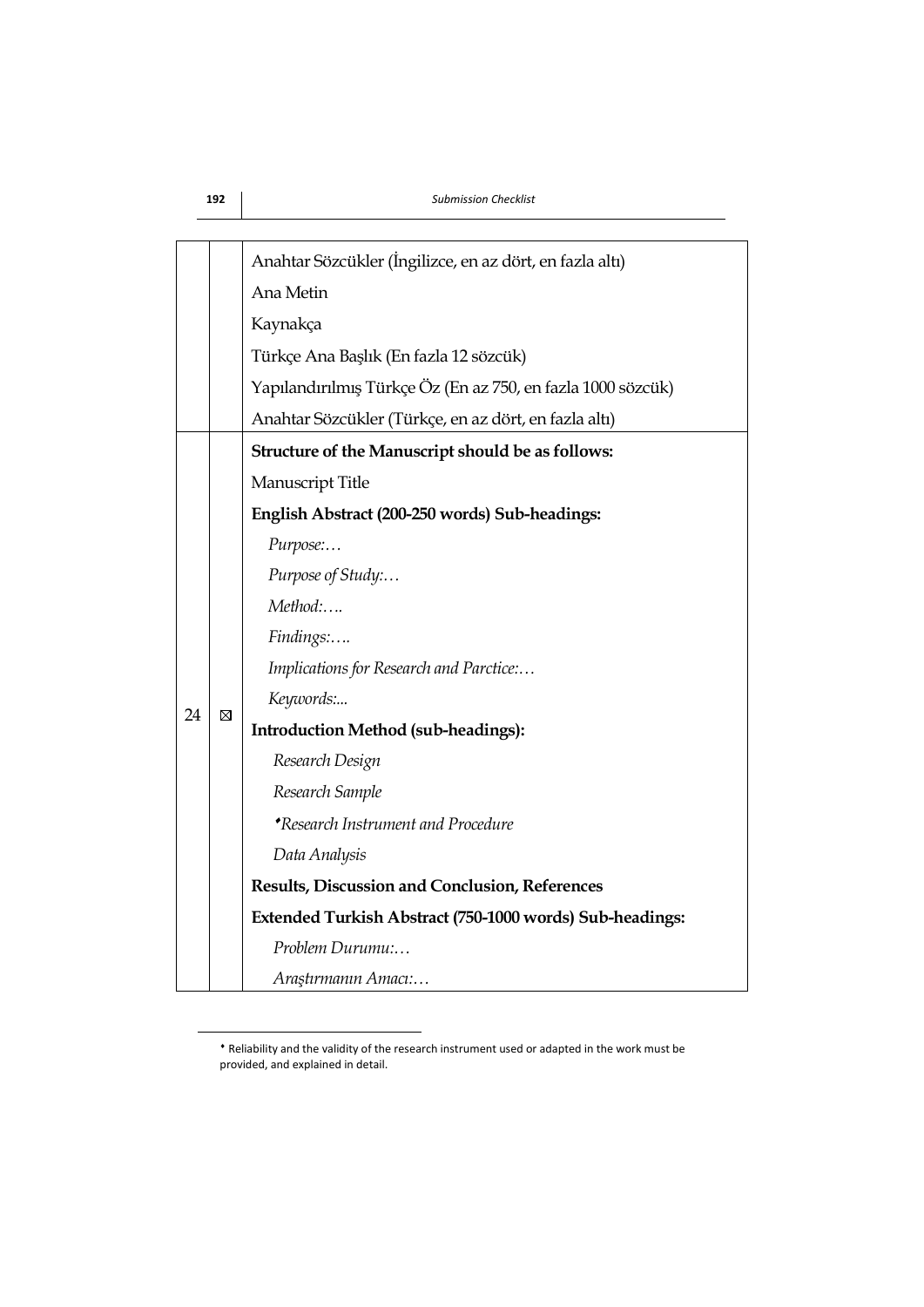|    |                         | Araştırmanın Yöntemi:                                                                                                                                            |  |  |
|----|-------------------------|------------------------------------------------------------------------------------------------------------------------------------------------------------------|--|--|
|    | Araştırmanın Bulguları: |                                                                                                                                                                  |  |  |
|    |                         | Araştırmanın Sonuçları ve Önerileri:                                                                                                                             |  |  |
| 25 |                         | EJER editor reserves the right to reject manuscripts and not to<br>publish it that do not comply fully with the EJER Manuscript<br><b>Submission Guidelines.</b> |  |  |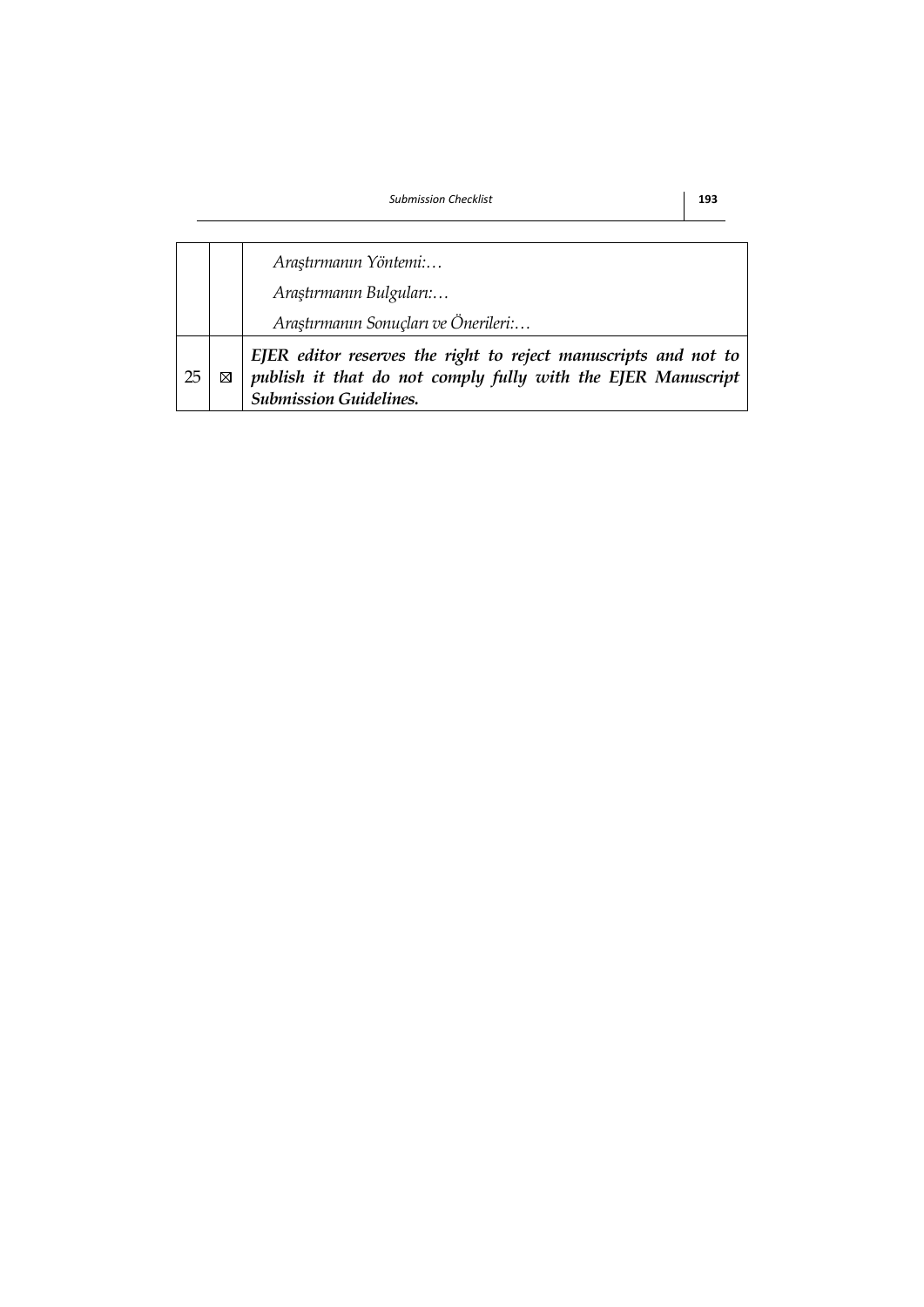| <b>SUBSCRIPTION/ABONELİK</b>          |  |
|---------------------------------------|--|
| Annually / Yillik                     |  |
|                                       |  |
| Institution / Kurum Aboneliği  280 TL |  |
|                                       |  |
|                                       |  |
| For single issue / Tek sayılar için   |  |
|                                       |  |
|                                       |  |
| Payment / Ödeme                       |  |

İş Bankası Kızılay Şubesi, Anı Yayıncılık 4214-0962561

Account number/Numaralı hesap